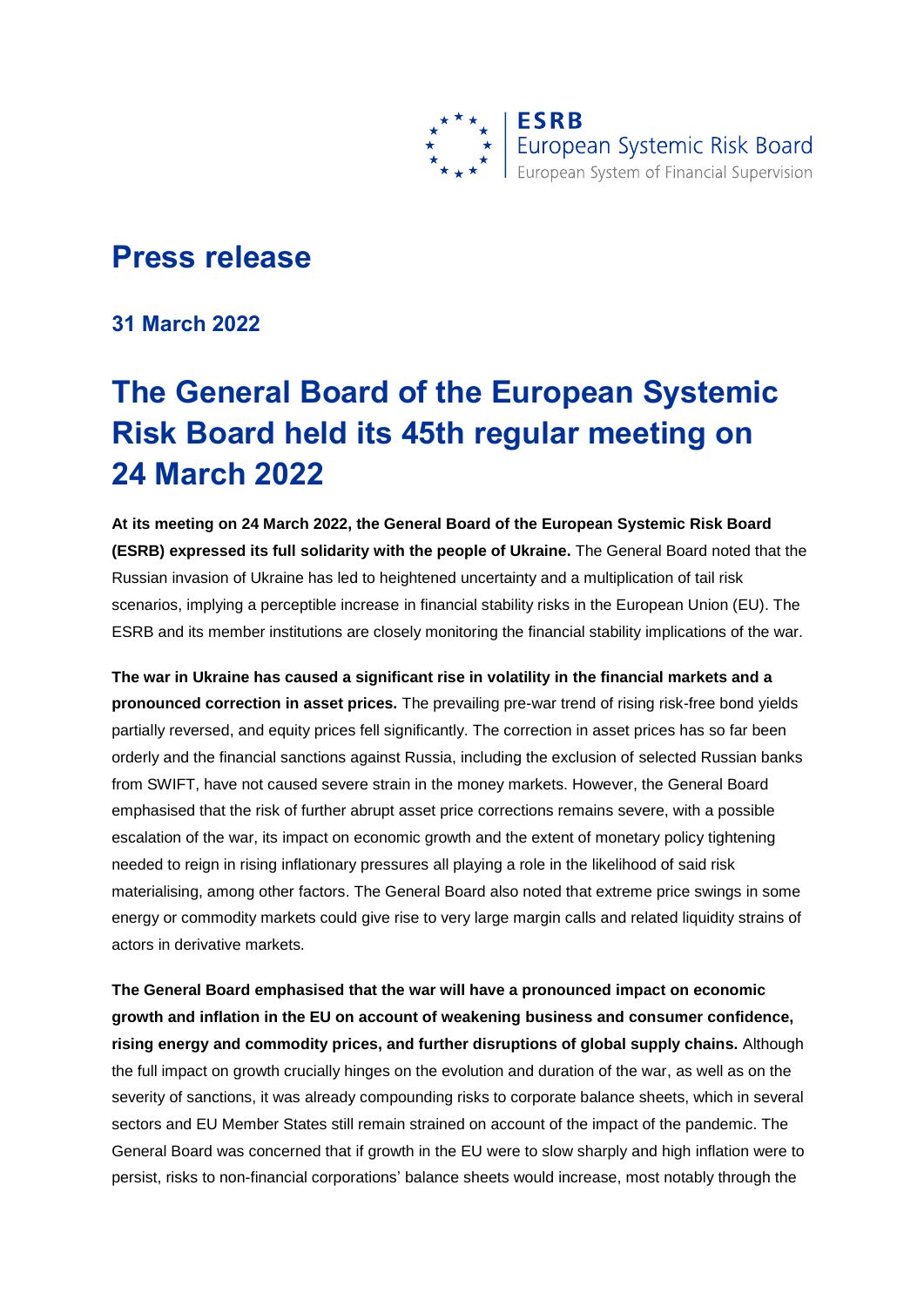negative impact of surging energy and commodity prices on real household income and corporate profit margins. In this context, the General Board noted that decisive and well-targeted policy support was essential to mitigate the fallout of the war.

**The General Board noted that the impact of the war in Ukraine on the EU banking sector had so far been well contained, reflecting generally low exposures to Russia, robust capital positions and the recovery in bank profitability to pre-pandemic levels.** However, while nonperforming loans in the euro area continued to decline in the fourth quarter of 2021, the General Board was concerned that the negative growth impact of the war could lead to a renewed deterioration in bank asset quality, particularly in a more adverse macroeconomic scenario. While noting that rising nominal interest rates should generally have a positive impact on bank profitability, this impact could – at least in part – be counterbalanced by a weakening of credit demand, potential new impairments and low interest income on portfolios of fixed-interest mortgages at low rates and with long maturities.

**The General Board expressed severe concerns about financial stability risks arising from cyber incidents.** The risk of systemic cyber incidents has significantly increased on account of the war in Ukraine, which could be accompanied by an increase in the number and intensity of cyber incidents.

**The General Board also agreed on the need for a quick adoption and implementation of the Markets in Crypto-Assets Regulation (MiCA),** which, among other objectives, aims to address financial stability risks that could arise from a wide use of crypto-assets and distributed ledger technology-based solutions in financial markets.

**The General Board also exchanged views on the future of the macroprudential framework for banks, discussing priorities to make the framework fit for the next decade as well as enhancements achievable in the short term.** In this context, the General Board endorsed:

- a [Concept Note](https://www.esrb.europa.eu/pub/pdf/reports/esrb.reviewmacropruframework.220331~65e86a81aa.en.pdf?bfc4a41f94ce2a016dbdfb6958eff83e) on the review of the macroprudential framework for the banking sector, which highlights the ESRB's priorities for the next decade;
- the ESRB's response, set to be published in the coming weeks, to the European Commission's recent [call for advice,](https://www.eba.europa.eu/sites/default/documents/files/document_library/About%20Us/Missions%20and%20tasks/Call%20for%20Advice/2021/CfA%20on%20review%20macroprudential/1019954/20210630%20CfA%20macropru%20review.pdf) which is intended to support the forthcoming legislative review.

**The past ten years' experience in the implementation of macroprudential policy points to a need for more consistent, forward-looking, proactive and countercyclical use of macroprudential instruments, as well as a need to reduce the complexity of the legal framework.** Looking ahead, macroprudential policy for the banking sector – and more generally for the financial sector – should:

• be proactive, seeking to foster resilience before systemic risks materialise;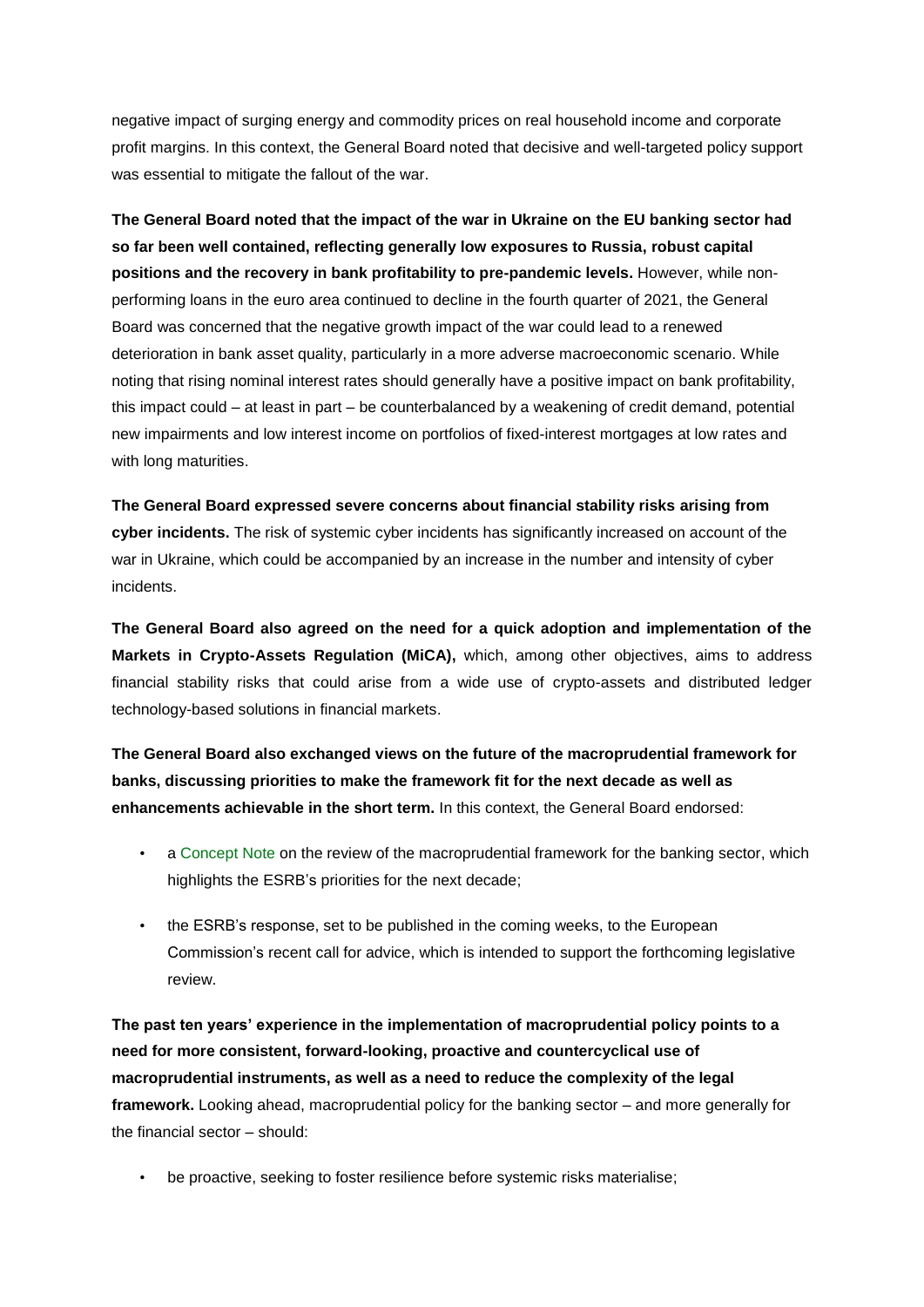- be flexible, responding to structural changes in the financial system as well as cyber risks and risks relating to climate change;
- form part of a holistic framework, fostering a consistent approach to regulation across all activities in the financial system and facilitating cooperation between authorities at all levels.

**On the first point, the General Board noted the need to ensure more releasable and effectively usable capital buffers and to supplement the EU's macroprudential toolkit with borrowerbased measures.** Capital could be made more releasable and more effectively usable by building up buffers more proactively and earlier in the cycle. Furthermore, the General Board emphasised that including a minimum set of borrower-based measures in EU legislation would close an important gap in the toolkit. Borrower-based measures can help ensure sound lending standards and increase the resilience of borrowers, helping mitigate systemic risk at the EU level. The General Board also stressed the need for appropriate legal arrangements so that decisions on the activation, calibration and cancellation of borrower-based measures remain with national authorities.

**On the second point – the need for a flexible macroprudential policy able to respond to structural changes in the financial system and emerging risks – the General Board emphasised that the priority was to enhance the toolkit with a view to addressing cyber risks and climate-related risks.** The ESRB has already stressed in previous **[publications](https://www.esrb.europa.eu/news/pr/date/2022/html/esrb.pr.220127~f1548f677e.en.html)** that cyber incidents could reduce confidence in the financial system's ability to provide critical services, with a negative impact on financial stability. Consequently, the macroprudential mandate needs to be extended to cover cyber resilience. As regards climate-related risks, preliminary findings indicate that, with some amendments, systemic risk buffers and limits on large exposures could be used to address systemic aspects. As a growing body of analysis on climate-related risks becomes available, further adjustments could be made to the macroprudential toolkit and new tools could be added in order to mitigate risks to financial stability.

**Looking ahead, regarding the third point, the General Board stressed that having a consistent approach to regulation, in which similar requirements were applied to all entities carrying out the same type of financial activity, would help to avoid regulatory arbitrage and the transfer of risk to other parts of the system.** Consequently, entity-specific tools could be supplemented with activity-based tools. For example, borrower-based measures could, in principle, address all types of lending, regardless of the type of institution providing the loan. For more information on these considerations, as well as details of other ESRB proposals, see the **[Concept Note](https://www.esrb.europa.eu/pub/pdf/reports/esrb.reviewmacropruframework.220331~65e86a81aa.en.pdf?bfc4a41f94ce2a016dbdfb6958eff83e)** that the ESRB published today.

**In accordance with ESRB Regulation (EU) No 1092/2010, the General Board reappointed Professor Thorsten Beck, Professor Loriana Pelizzon and Professor Richard Portes to the Advisory Scientific Committee.** Moreover, the electoral body comprising national voting members of the General Board elected two new members to the Steering Committee: Mário Centeno, Governor of the Banco de Portugal, and Lars Rhode, Chairman of the Board of Governors of Danmarks